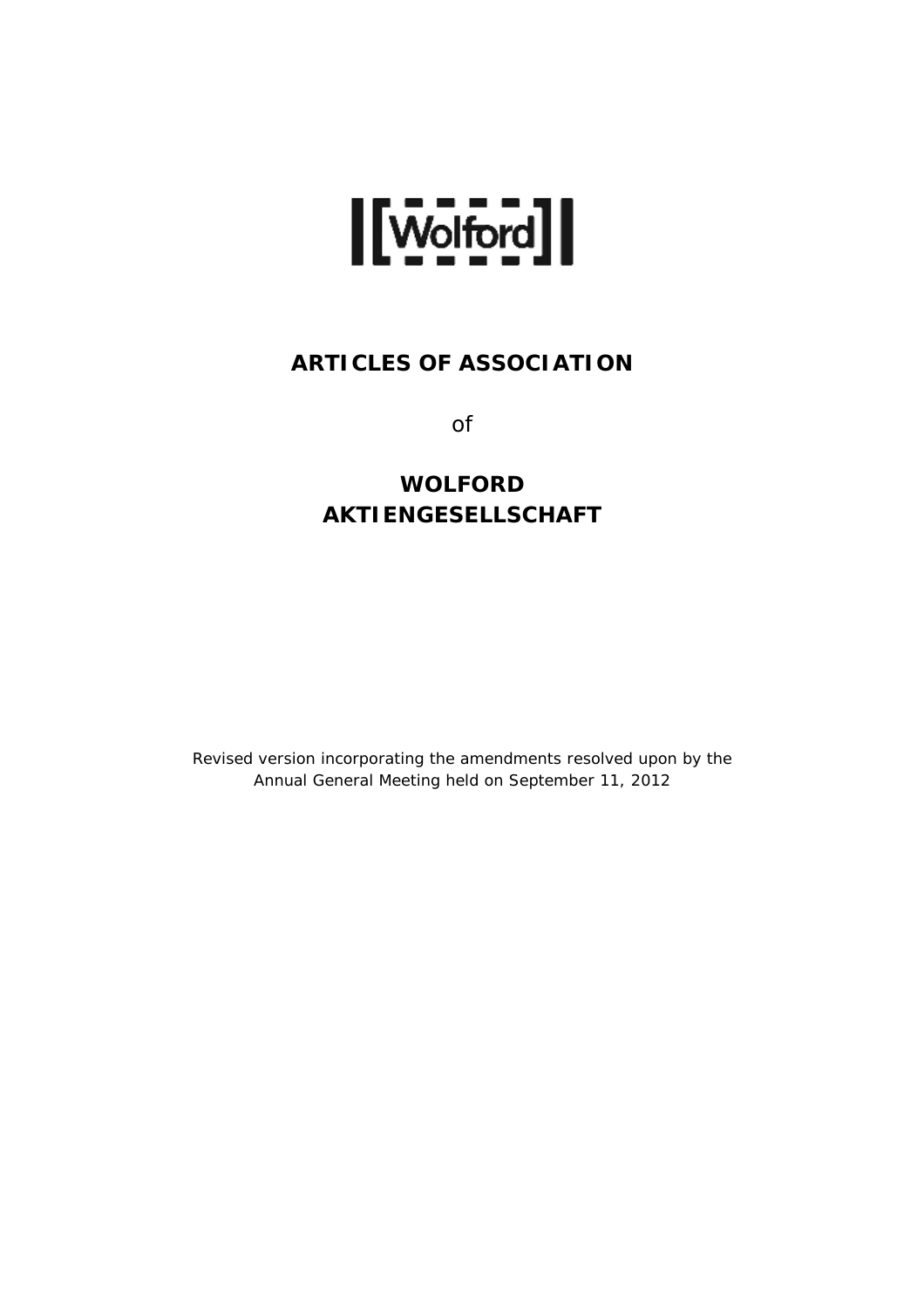# **I. GENERAL PROVISIONS**

# **Section 1 Name and Registered Offices of the Company**

(1) The name of the stock corporation is:

Wolford Aktiengesellschaft

(2) The registered office of the company is in Bregenz/Austria.

# **Section 2 Objects of the Business**

- (1) The purpose of the company's business is the production, distribution and sale of textiles of any kind, in particular knitwear and hosiery, primarily under the "Wolford" brand name.
- (2) Furthermore, the object of the company's business is the purchase and lease of movable and immovable assets, in particular the commercial acquisition, management, lease and sale of real estate, as well as the acquisition of own and third-party data for the purpose of automatic collection, storage and processing, all of which are carried out in accordance with the stipulations contained in the Austrian Data Protection Act, and the trading and sales of goods of any kind.
- (3) The object of the company's business also encompasses the acquisition and management of interests in other companies and corporations, with the exception of the banking business.
- (4) The company is entitled to carry out all activities, transact all business and take all measures required or conducive to achieving the purposes of its business, with the exception of banking transactions.
- (5) The company may also establish branches in Austria and abroad.

# **Section 3 Announcements**

Announcements of the company will take place, as long as and to the extent that this is stipulated by legal regulations, in the "Wiener Zeitung" newspaper. Otherwise, announcements of the company are to be made in accordance with the applicable statutory provisions in each case. All announcements are also to be published on the Website of the company on the Internet.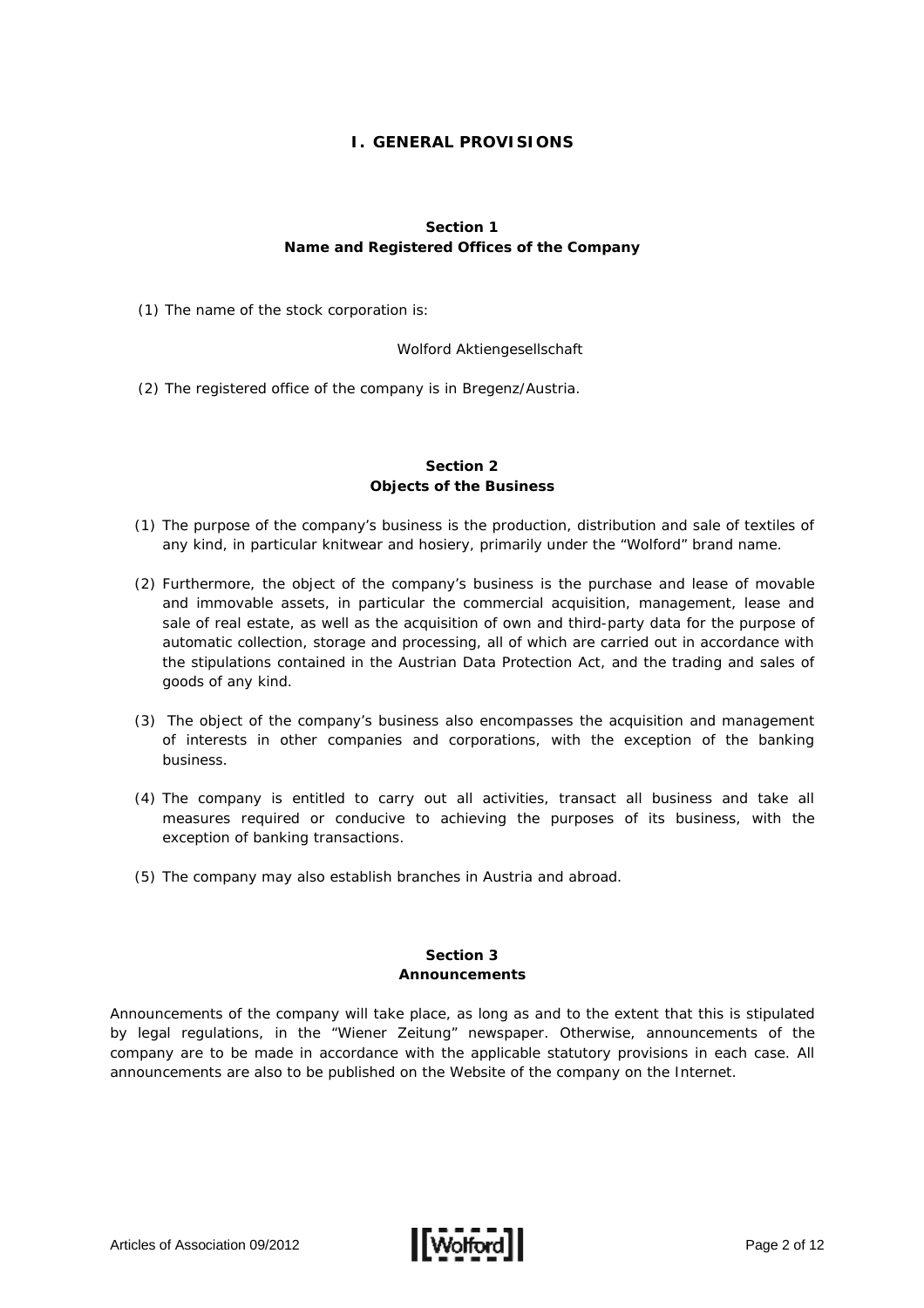# **II. SHARE CAPITAL AND SHARES**

## **Section 4 Share Capital**

- (1) The share capital of the company amounts to EUR 36,350,000 (Euro thirty-six million, three hundred and fifty thousand).
- (2) The share capital is divided into a total of 5,000,000 (five million) no par value shares, each of which represents an equal holding in the share capital.
- (3) All shares are bearer shares.
- (4) If in the case of a capital increase, the resolution on the increase of capital does not stipulate whether the shares shall be be bearer shares or registered shares, they shall be bearer shares.
- (5) Holders of preferred shares shall annually receive a preferred dividend corresponding to the holding in the share capital represented by the individual preferred shares. The preferred dividend shall be distributed only if and to the extent that it is covered by the respective net profit for the year, and all arrears on preferred dividends have been redeemed. Any arrears on preferred dividends shall be paid retroactively from the net profit of subsequent years, with previous arrears to be covered prior to arrears incurred at a later date.
- (6) In case of the dissolution of the company, the preferred shareholders will initially receive from the liquidation proceeds any dividends that may be outstanding after the creditors' claims have been satisfied or secured. The remaining liquidation proceeds shall be distributed among shareholders in proportion to their contributions, without any distinction being made between common and preferred shares.
- (7) In the case of a capital increase, the company is entitled to issue further preferred shares with priority or equal rights up to the maximum amount authorized by law, without having to obtain the consent of preferred shareholders.

#### **Section 5 Share Certificates**

(1) Bearer shares are to be securitized in one or more global certificates. The global certificate(s) is (are) to be deposited with a central securities depository according to Section 1 Para. 3 Austrian Securities Deposit Act or an equivalent foreign securities depository.

(2) In so far as is legally permissible, the right of shareholders to individual share certificates is excluded.

(3) In so far as is legally permissible, the form and content of share certificates, global

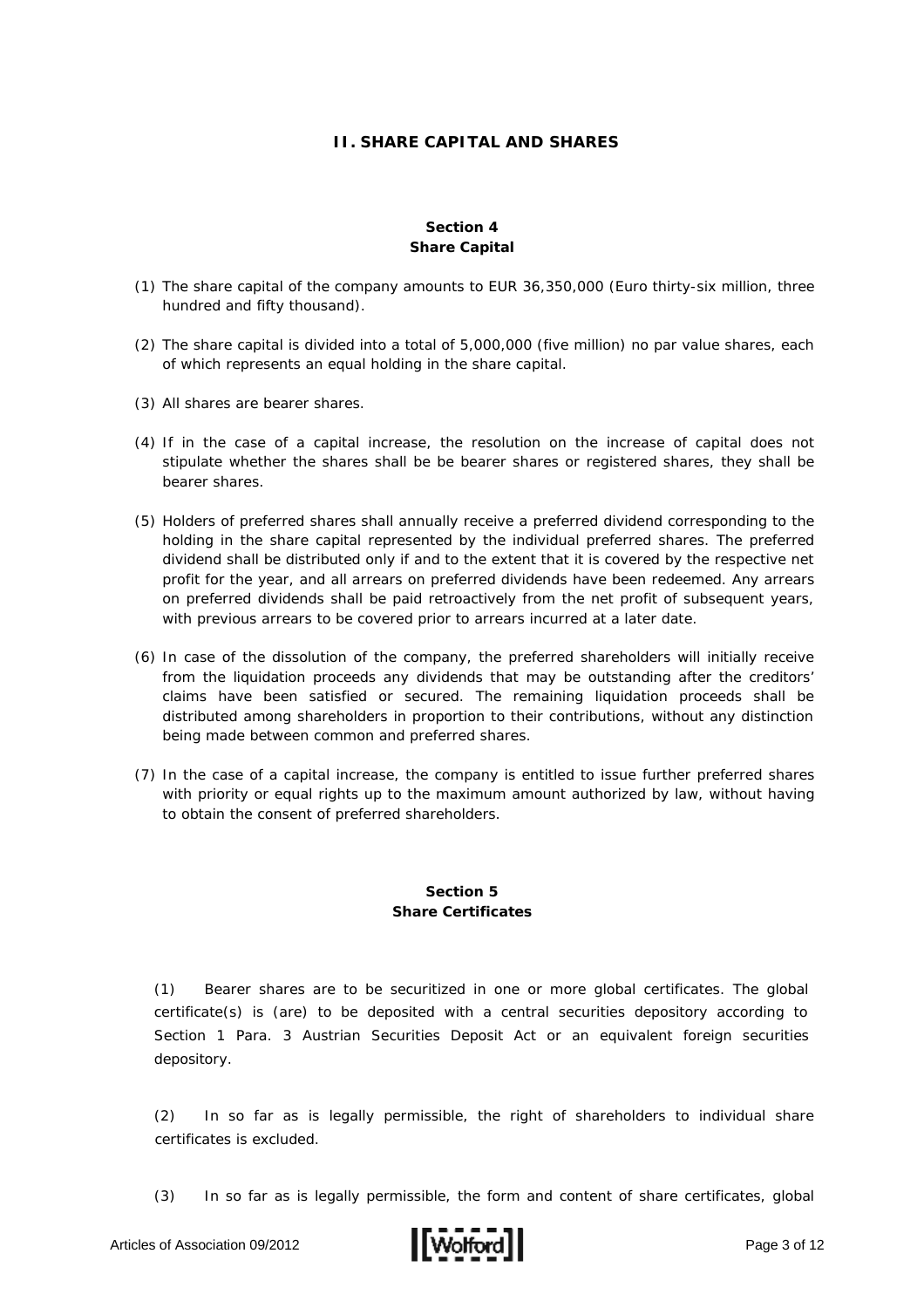certificates, profit sharing certificates, renewal coupons, partial debentures, interest coupons and warrants are to be determined by the Executive Board.

# **III. EXECUTIVE BOARD**

#### **Section 6 Composition of the Executive Board**

- (1) The Executive Board shall consist of two, three or four members. The Supervisory Board may appoint one of the Executive Board members to serve as Chairman of the Executive Board.
- (2) Deputy members of the Executive Board may also be appointed.
- (3) Each member of the Executive Board is entitled to resign without having to provide good cause by complying with the obligation to provide six months' advance notice. The resignation is to be submitted in writing to the Chairman of the Supervisory Board.

# **Section 7 Representation of the Company**

- (1) The company is represented by two members of the Executive Board or by one member of the Executive Board jointly with a "Prokurist" (authorized representative vested with general commercial power of representation).
- (2) The Supervisory Board may confer the sole power of representation upon individual members of the Executive Board or revoke such power.

#### **Section 8 Management**

- (1) The Executive Board may adopt internal rules of procedure for itself which stipulate the allocation of duties among the Executive Board members and the measures it implements which require formal approval in accordance with Sect. 95 (5) Austrian Stock Corporation Act. The rules of procedure are subject to the approval of the Supervisory Board.
- (2) In its management of the company, the Executive Board is obliged to act in compliance with existing laws, these Articles of Association as well as the rules of procedure approved by the Supervisory Board.
- (3) The Executive Board is required to comply with the restrictions imposed by law, the Articles of Association or by the Supervisory Board in respect to the scope of its authority to do business, or which result from a resolution passed by the Annual General Meeting pursuant to Sect. 103 Austrian Stock Corporation Act.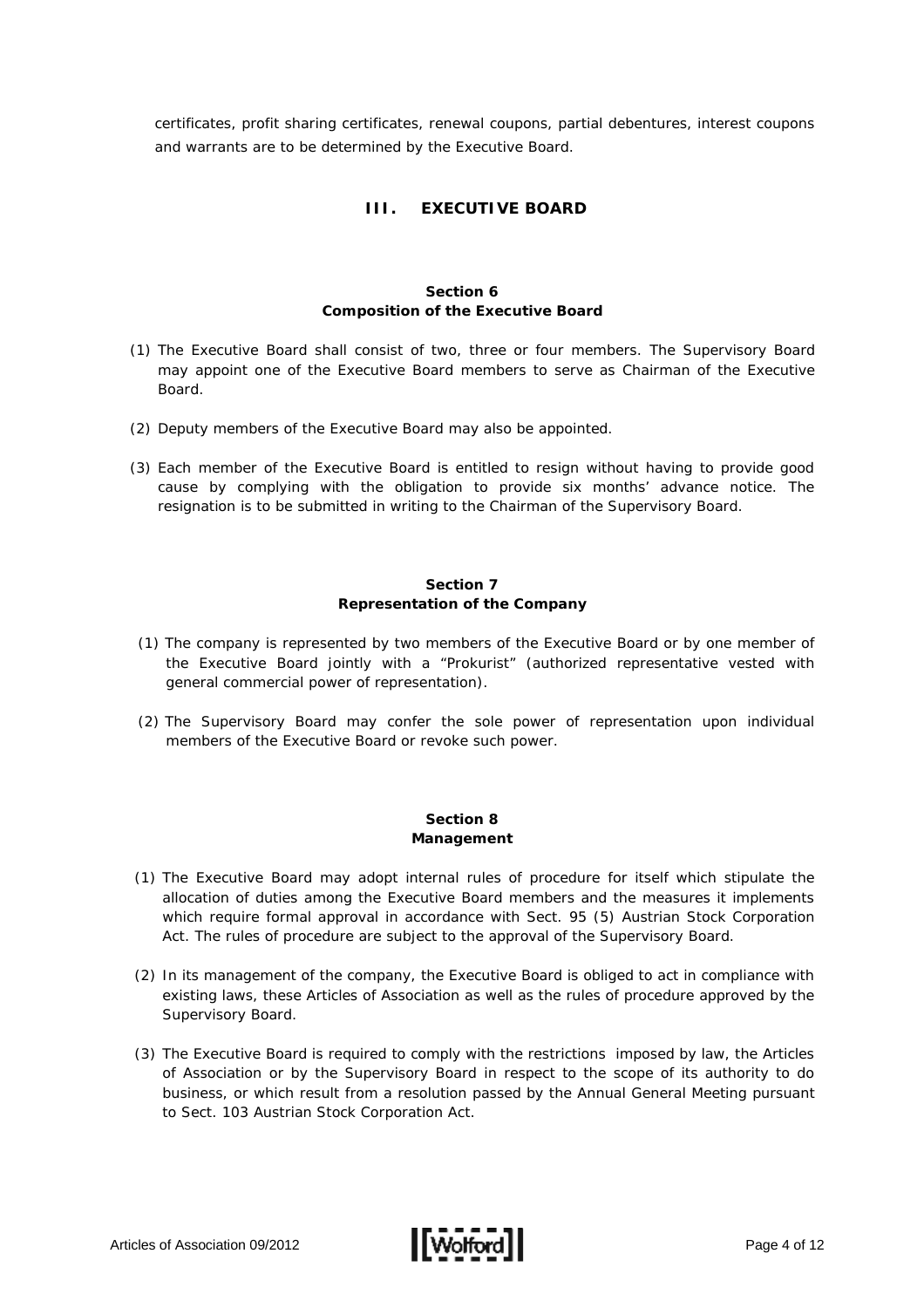## **Section 9 Reporting to the Supervisory Board**

- (1) The Executive Board is to submit a written report to the Supervisory Board at least once a year on fundamental issues of the company's future business policy as well as to present the future development of the assets and liabilities, financial position and profit or loss of the company based on a forecast (annual report).
- (2) The Executive Board shall also submit a written report to the Supervisory Board at regular intervals, but at least quarterly, on the course of business and the situation of the company in comparison to the forecast, taking the expected future development of the company into account (quarterly report).
- (3) Important developments shall be immediately reported to the Chairman of the Supervisory Board, either orally or in writing. Furthermore, any circumstances of material or major significance to the profitability and liquidity of the company shall be immediately reported to the Supervisory Board, either orally or in writing (special report).
- (4) Additionally, the Supervisory Board is deemed entitled at any time to demand oral explanations to the reports, which are required to comply with the principles of conscientious and truthful accountability. The annual and quarterly reports are to be distributed to each member of the Supervisory Board.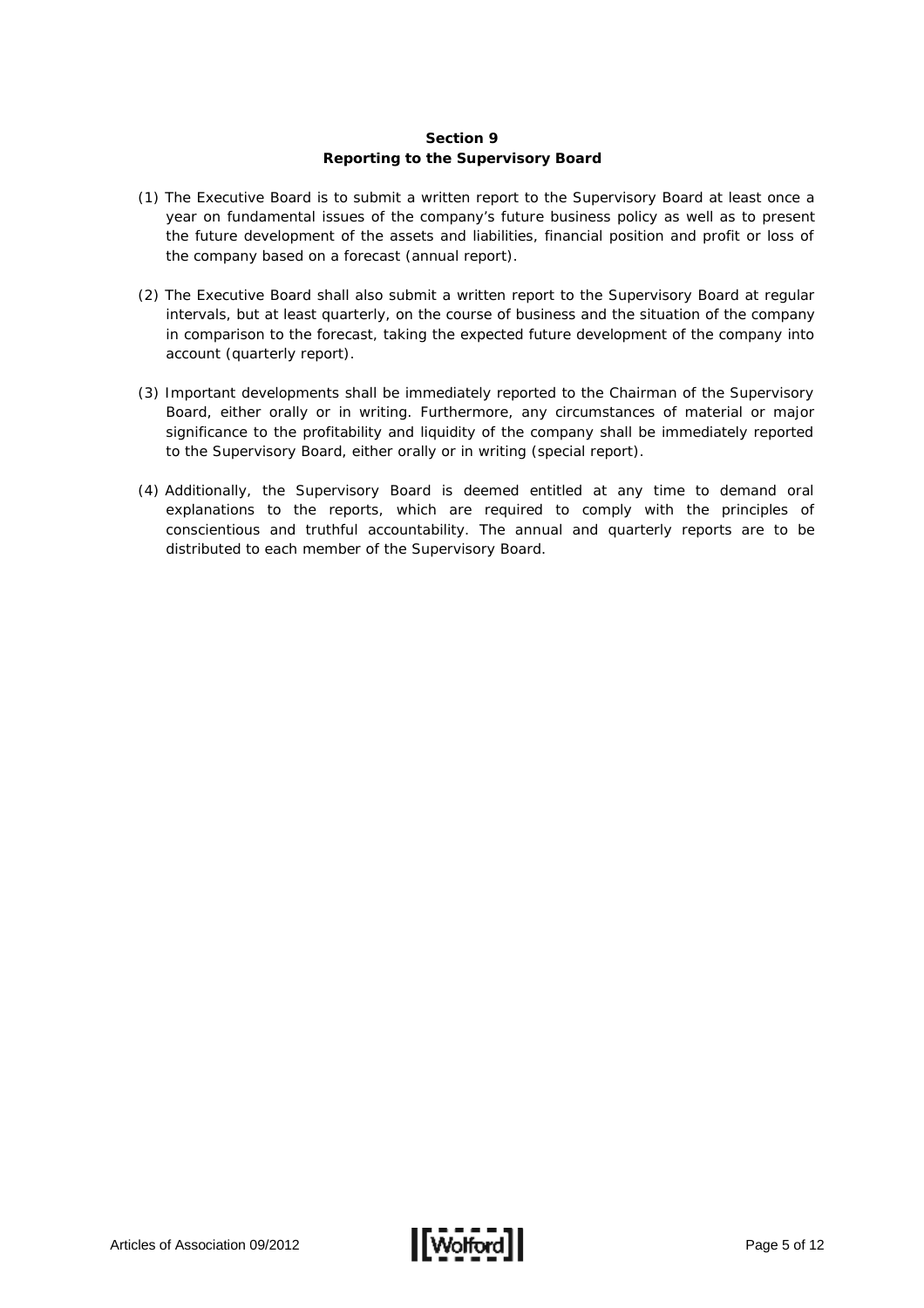## **IV.SUPERVISORY BOARD**

#### **Section 10 Composition of the Supervisory Board**

The Supervisory Board is comprised of a minimum of three and a maximum of six members elected by the Annual General Meeting.

#### **Section 11 Election and Recall of Supervisory Board Members**

- (1) The members of the Supervisory Board are elected by the Annual General Meeting for a maximum period lasting up until the completion of the Annual General Meeting which resolves upon the discharge for the fourth fiscal year following the election, not counting the fiscal year in which the member of the Supervisory Board was elected.
- (2) If members of the Supervisory Board resign or retire prior to the expiration of their terms of office, then a by-election is first to be held at the next Ordinary Annual General Meeting, unless the number of elected members of the Supervisory Board subsequently drops below three. In such a case, members elected by way of by-elections shall serve for the remaining term of office of the member who left the Supervisory Board.
- (3) Each member of the Supervisory Board may also resign without good cause by providing one month's advance written notice to the Chairman of the Supervisory Board.
- (4) The Annual General Meeting may revoke the election of a member of the Supervisory Board before expiration of his or her term of office. The relevant resolution requires a majority of three quarters of the votes cast.

#### **Section 12 Internal Organization of the Supervisory Board**

- (1) Each year, the Supervisory Board elects a Chairman and a Deputy Chairman from among its members at a meeting to be held following the conclusion of the Annual General Meeting. No separate invitations shall be necessary to convene this meeting. The election requires an absolute majority of the votes cast. If none of the proposed candidates receives the required absolute majority, a final ballot between the two candidates with the most votes shall be held.
- (2) If the position of Chairman or Deputy Chairman becomes vacant, a new election is to be carried out at the next Supervisory Board meeting to replace the resigning member.

#### **Section 13 Internal Rules of Procedure for the Supervisory Board**

(1) The Supervisory Board shall decide upon its own internal rules of procedure.

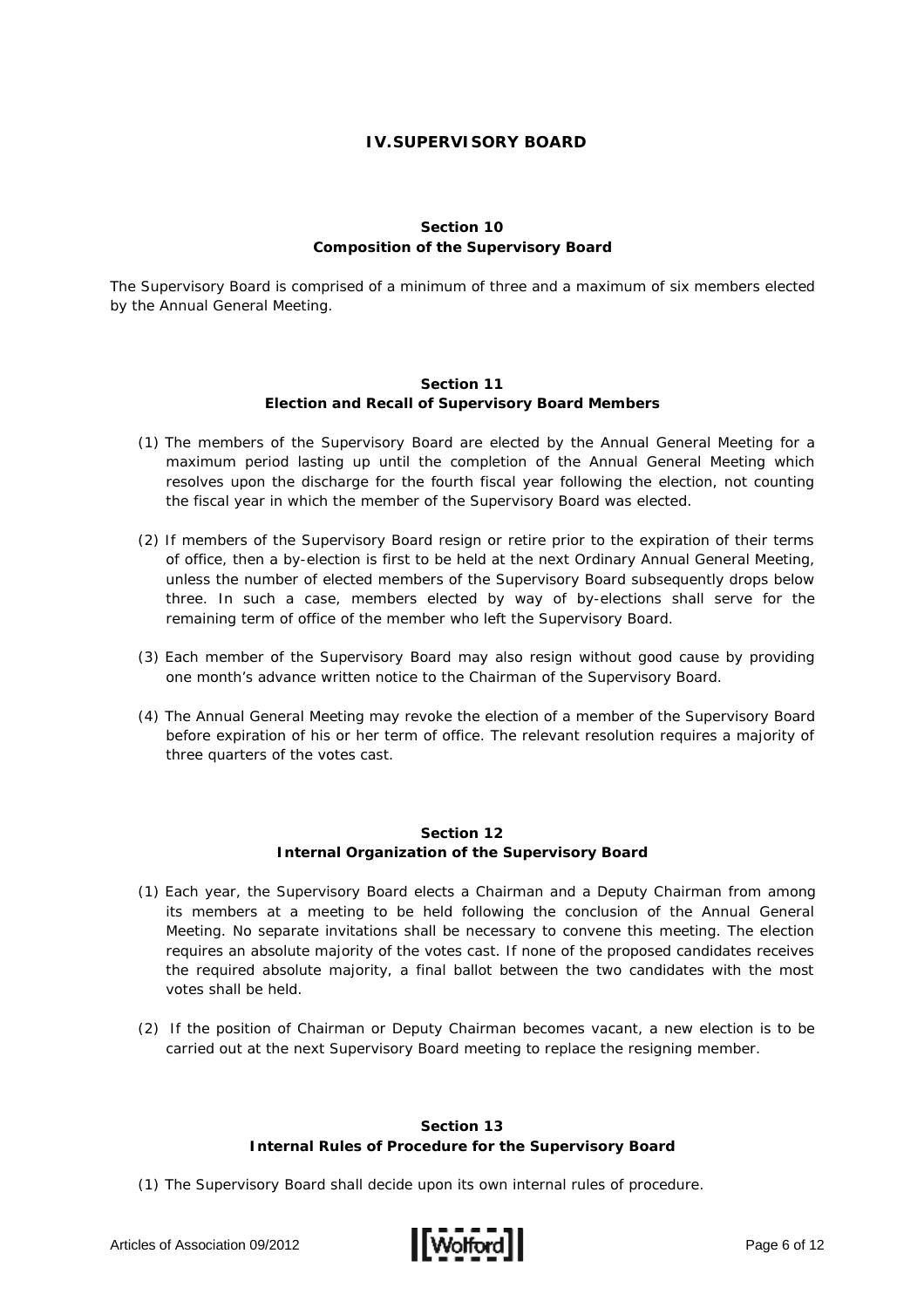(2) In addition to the general requirements pertaining to resolutions as stipulated in the Austrian Stock Corporation Act, resolutions adopted by the Supervisory Board in respect to its own internal rules of procedure shall require a simple majority of the votes cast by the members elected by the Annual General Meeting.

## **Section 14 Discussions and Resolutions of the Supervisory Board**

- (1) The discussions and resolutions on the part of the Supervisory Board shall take place at meetings which the Chairman of the Supervisory Board convenes by notifying the members in writing to the last known address. This provision shall not affect Sect. 94 (2) Austrian Stock Corporation Act.
- (2) The Supervisory Board is deemed to have a quorum if a simple majority of the members elected by the Annual General Meeting or at least a minimum of three members is present, including the Chairman or the Deputy Chairman. The Chairman presides over the meeting and determines the type of voting.
- (3) Unless otherwise stipulated by law or the Articles of Association, the resolutions of the Supervisory Board are adopted by a simple majority of the votes cast. In the event of a tied vote, the chairman of the meeting shall have the casting vote.
- (4) Minutes shall be kept of the discussions and resolutions adopted by the Supervisory Board and signed by the chairman of the meeting.

# **Section 15 Proxy**

Each member of the Supervisory Board may authorize another Supervisory Board member to represent him at a single meeting by granting written proxy. The proxy shall not be counted for the purpose of determining if the meeting has a quorum. The right to chair a meeting may not be transferred to another member.

#### **Section 16 Circular Resolutions**

Resolutions of the Supervisory Board may also be adopted by means of a written ballot if the Chairman of the Supervisory Board determines that special reasons exist to warrant such a vote and no member of the Supervisory Board objects to this voting procedure. In the case of such circular resolutions, representation by other members of the Supervisory Board is not permissible.

# **Section 17 Committees**

(1) The Supervisory Board may set up committees from among its members. Their responsibilities and powers as well as the rules of procedure, if any, are determined by the Supervisory Board. The committees may also be entrusted with decision-making powers.

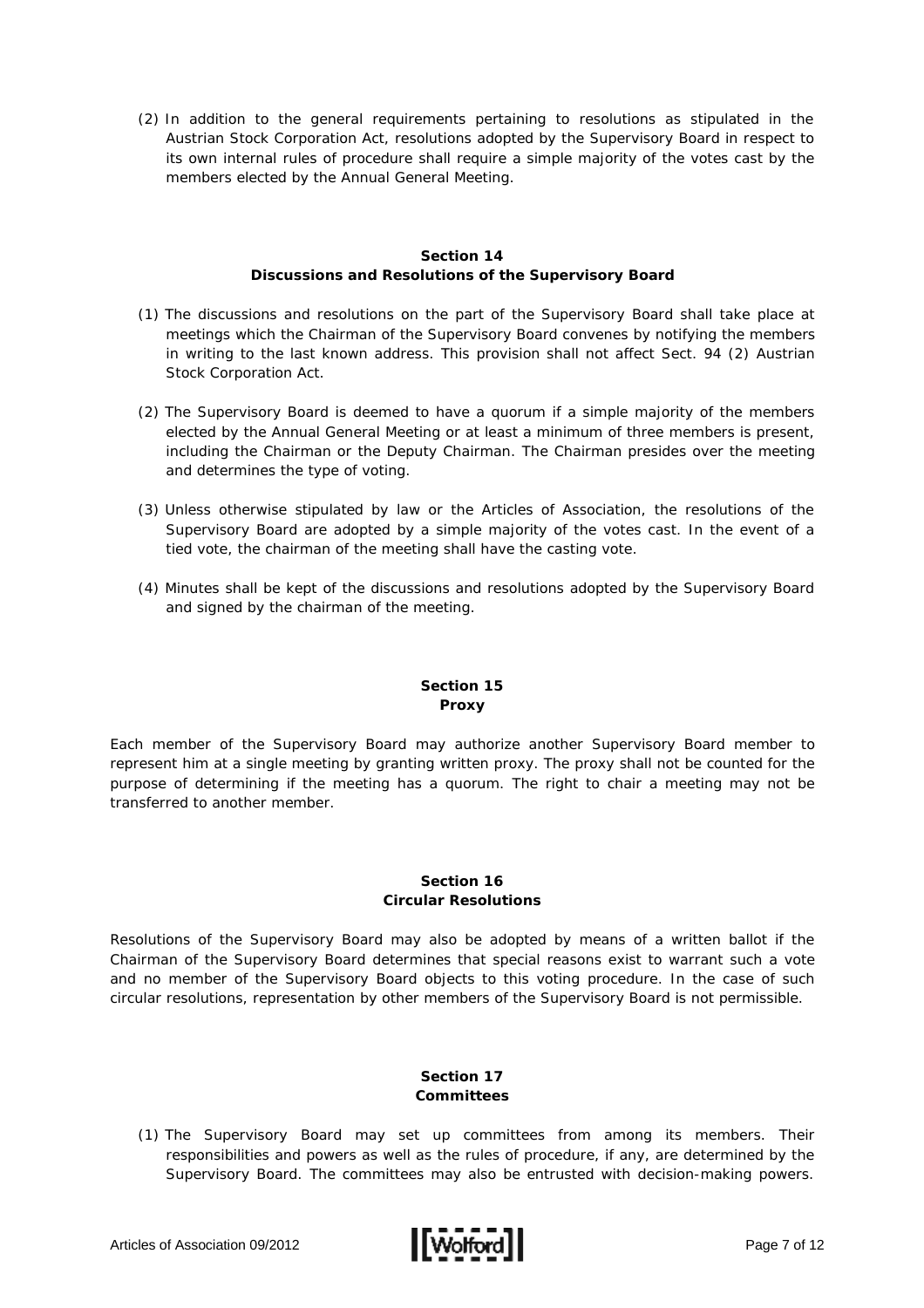The election procedures stipulated in Sect. 12 of these Articles of Association apply analogously to the election of Supervisory Board members to committees.

(2) The provisions contained in Sect. 4, 15 and 16 of these Articles of Association apply analogously to the committees established by the Supervisory Board. If a committee only consists of two members, it only forms a quorum if both members are present.

#### **Section 18 Reservation of Powers**

Unless the Supervisory Board decides otherwise on a case-by-case basis, responsibility for deciding on the following is vested in the Supervisory Board as a whole:

- (1) The resolution to adopt the internal rules of procedure for the Supervisory Board and the Executive Board.
- (2) Approval granted to the financial statements, the proposal for the appropriation of profits and the Management Report as well as resolution approving the report to the Annual General Meeting pursuant to Sect. 96 of the Austrian Stock Corporation Act.
- (3) The appointment and recall of members of the Executive Board as well as the appointment and recall of the Chairman of the Executive Board.

#### **Section 19 Participation in Supervisory Board and Committee Meetings**

- (1) Persons who are members of either the Supervisory Board or the Executive Board may not take part in meetings of the Supervisory Board and its committees. Specialists and persons providing information may be invited to meetings and consulted on individual issues. In any case, the auditor shall attend the specific Supervisory Board meetings dealing with the approval of the company's financial statements as well as the preparation and audit of these financial statements.
- (2) Members of the Supervisory Board who do not belong to a particular committee may only attend the meetings of this committee with the consent of the Chairman of the Supervisory Board.

#### **Section 20 Amendments**

The Supervisory Board is empowered to pass resolutions on amendments to the Articles of Association provided that these changes only affect their wording.

#### **Section 21 Supervisory Board - Declarations of Intent**

Declarations of intent on the part of the Supervisory Board and its committees shall be made by the Chairman of the Supervisory Board.

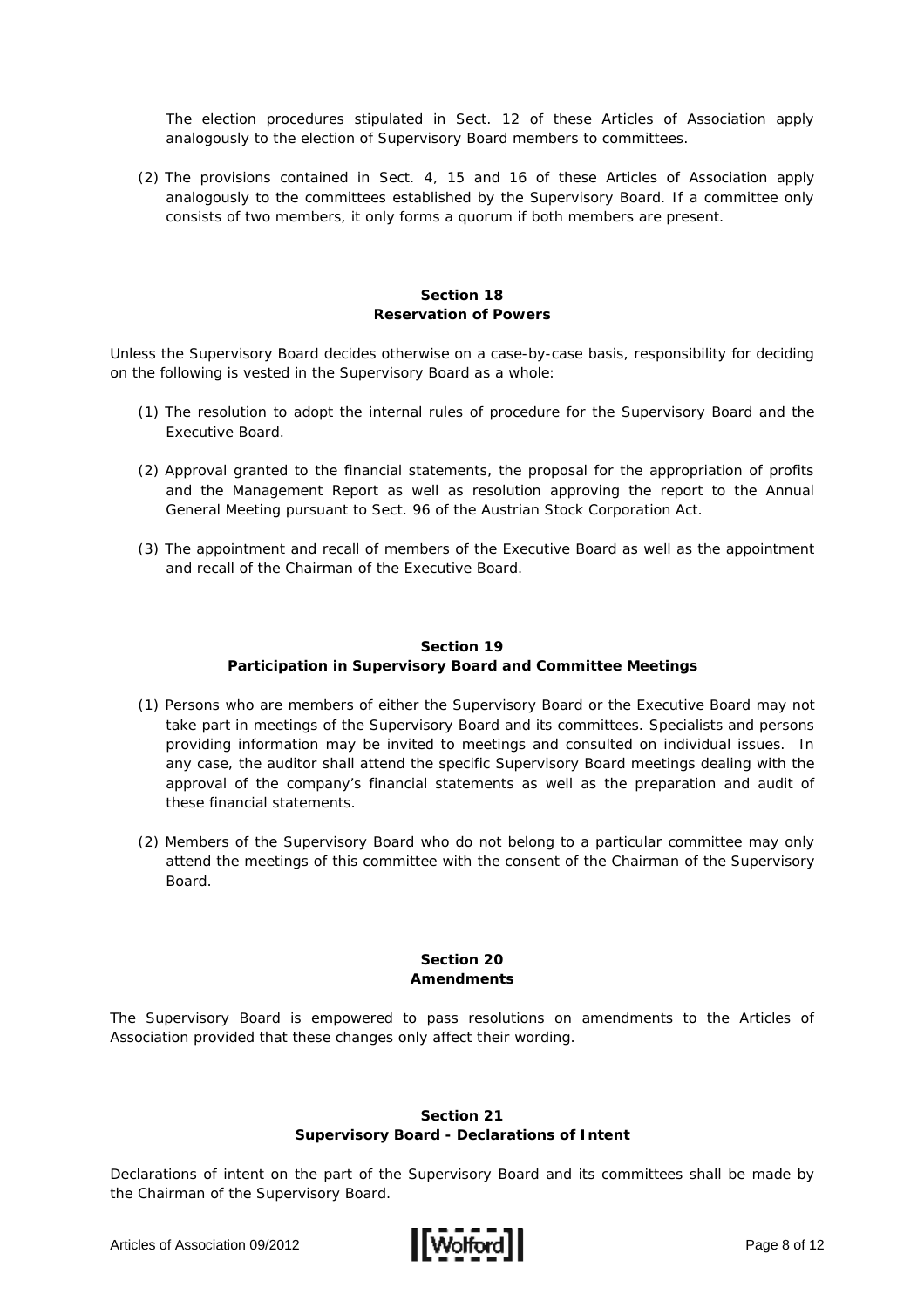### **V. ANNUAL GENERAL MEETING**

## **Section 22 General**

The Annual General Meeting of the company's shareholders is to be held at its registered offices, at one of its domestic branches or at another location where an Austrian notary public practices.

#### **Section 23 Convocation**

- (1) The Annual General Meeting is convened by the Executive Board or the Supervisory Board.
- (2) The announcement of the convocation of an ordinary Annual General Meeting and the corresponding invitation to shareholders is to be made no later than on the 28<sup>th</sup> day before the meeting is scheduled to take place, whereas the announcement of the convocation of an extraordinary Annual General Meeting is to be made no later than the  $21^{st}$  day before the meeting is scheduled to take place. Both announcements must take the following provisions into account:

#### **Section 24**

#### **Right to Participate in the Annual General Meeting**

- (1) The entitlement to participate in a Annual General Meeting and the right to exercise the rights of shareholders is based on the ownership of shares of the company at the end of the tenth day before the Annual General Meeting is held. Shareholders who want to participate in the Annual General Meeting and exercise their right to vote are required to provide evidence of their ownership of shares to the company.
- (2) In order to verify share ownership of bearer shares in the company deposited with a depositary credit institution, it is sufficient to have a confirmation on the record date pursuant to § 10a Para. 2 Austrian Stock Corporation Act issued by a depositary credit institution whose registered office is in a member state of the European Economic Area, or in a full member state of the OECD (certificate of deposit). This certificate is to be received by the company no later than a term of three working days prior to that of the Annual General Meeting, and sent to the addressed divulged for that purpose in the convocation.
- (3) The certificate of deposit shall not be more than seven days old on the date it is presented to the company, and must be conveyed to the company in text form. The company will accept a certificate of deposit transmitted via an international, highly secure messaging network of financial institutions, provided that the participants can be clearly identified.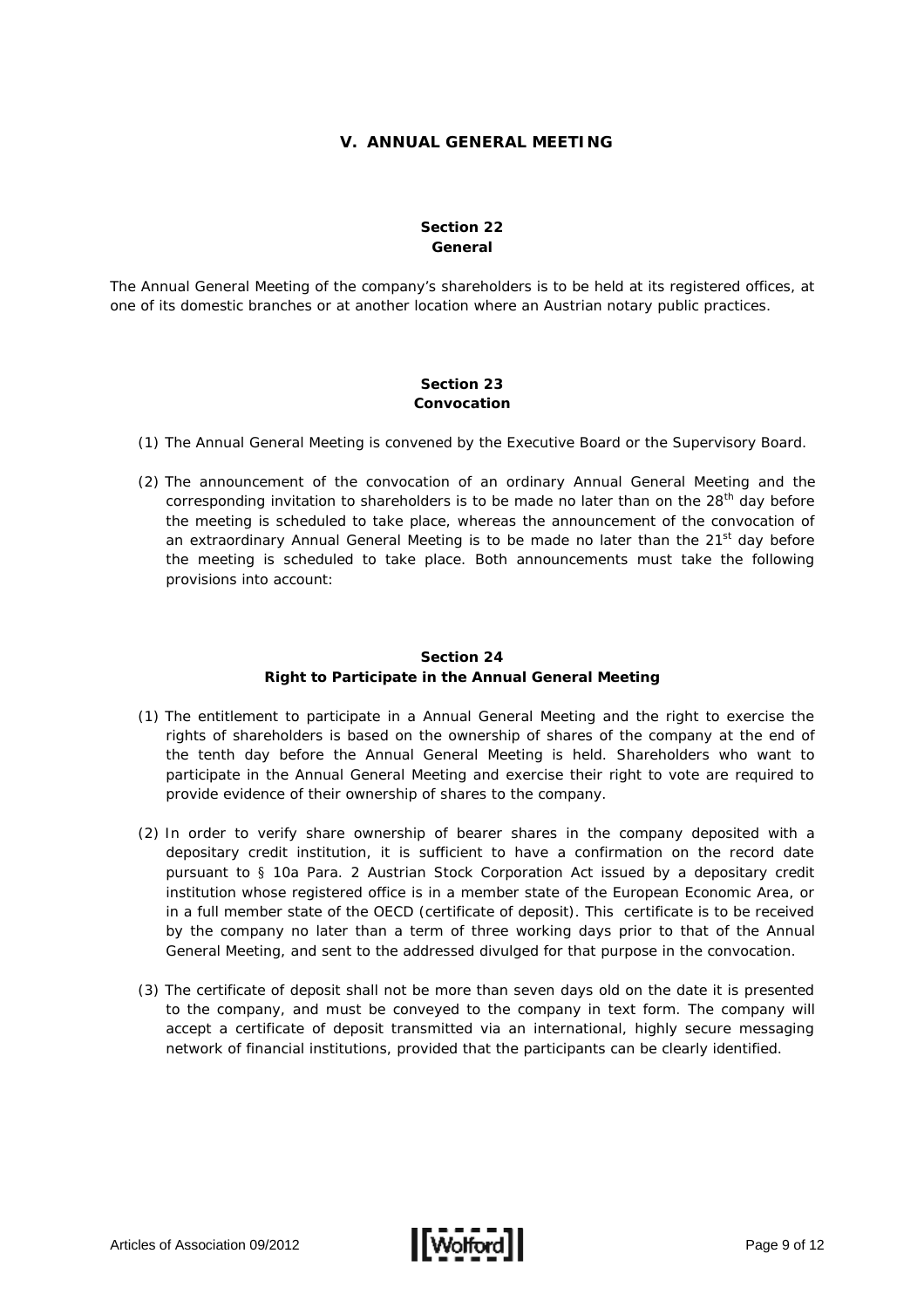## **Section 25 Language**

- (1) Deposit certificates shall be issued either in German or English.
- (2) In order to be legally binding, any notices on the part of shareholders and/or credit institutions which are addressed to the company must be sent either in German or English.
- (3) Annual General Meetings are to be officially held in German.

#### **Section 26 Voting Rights**

- (1) Voting rights are exercised in accordance with the number of no par value shares.
- (2) Exercising of voting rights at the Annual General Meeting by authorized proxies is permissible with a written power of attorney which is to be transmitted to and retained by the company. The proxy issued in writing in accordance with the requirements of the "text form" is sufficient. The proxy may also be sent by electronic means.
- (3) If the shareholder grants a power of attorney to its depositary credit institution (§ 10a Austrian Stock Corporation Act, it will suffice if the credit institution declares, in addition to providing the certificate of deposit, that it has been granted power of attorney.

# **Section 27 Chairmanship of the Annual General Meeting**

- (1) The Chairman of the Supervisory Board or his deputy chairs the Annual General Meeting. If neither the Chairman nor the Deputy Chairman appears or is prepared to chair the meeting, then the notary appointed for the purposes of notarization shall chair the meeting with the purpose of electing a Chairman for the Annual General Meeting.
- (2) The Chairman of the Annual General Meeting conducts the proceedings and determines the order in which the agenda items are handled as well as the type and manner of voting. If several proposals have been submitted for one item on the agenda, the Chairman also determines the sequence of voting on these proposals.

# **Section 28 Majority Voting**

- (1) Unless a different majority is prescribed by law or by these Articles of Association, the Annual General Meeting shall pass resolutions with a simple majority of the votes cast. In cases which require a capital majority, resolutions are adopted by a simple majority of the share capital represented upon the passing of the resolution.
- (2) If no absolute majority is obtained on the first ballot of elections, a final ballot will be held between the two candidates who received the most votes. In the case of a tie, the Chairman of the meeting shall have the casting vote.

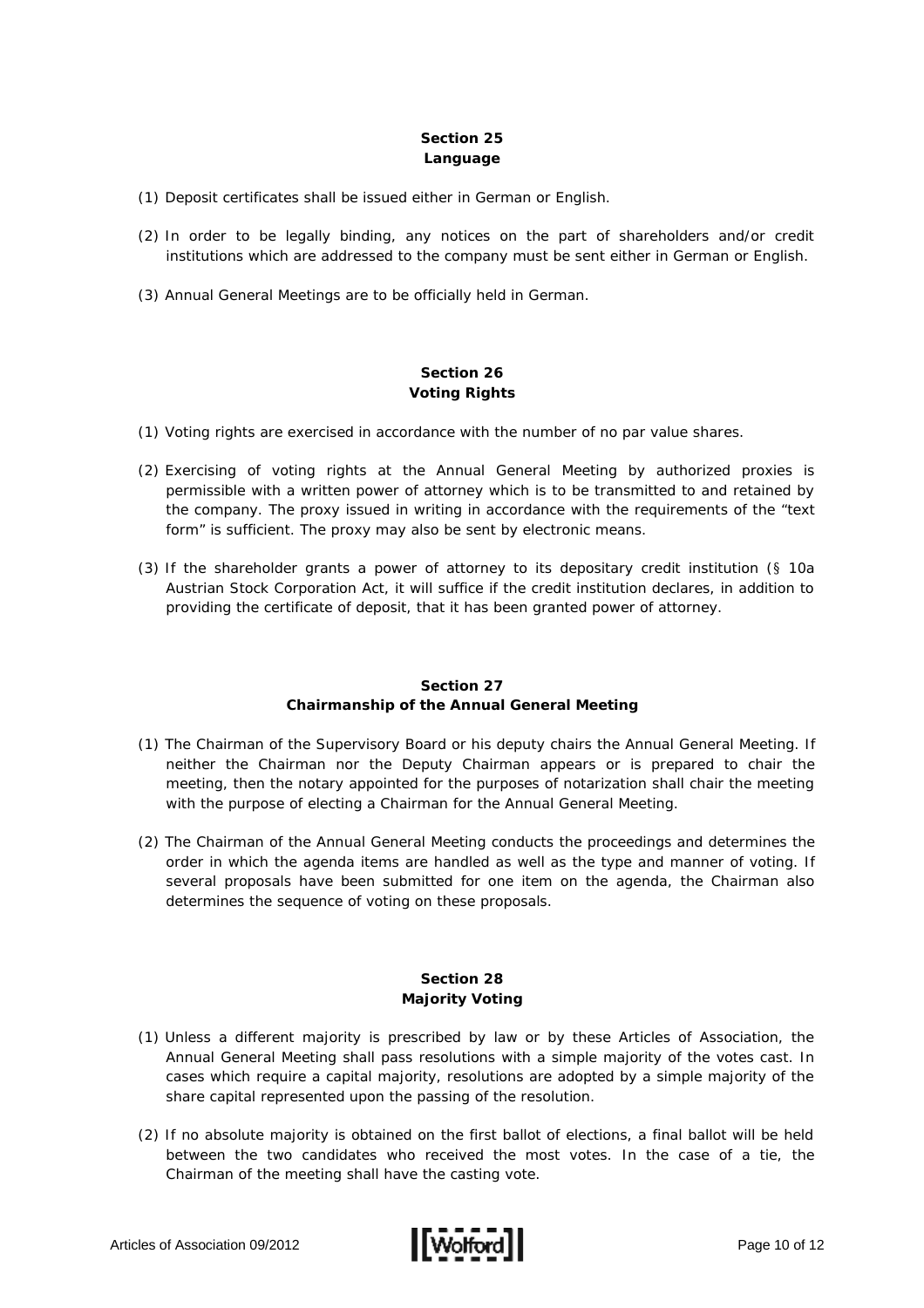## **Section 29 Subject Matter of Resolutions**

The Annual General Meeting resolves every year during the first eight months of the respective fiscal year on the following issues concerning the previous business year:

- Distribution of the net profit
- Discharge of the members of the Executive Board and the Supervisory Board
- Election of the auditor, and in cases provided for by law, adoption of the annual financial statements.

# **VI.FINANCIAL STATEMENTS AND DIVIDENDS**

#### **Section 30 Fiscal Year**

The fiscal year shall commence on May  $1<sup>st</sup>$  of each calendar year and end on April 30<sup>th</sup> of the following calendar year.

# **Section 31 Annual Financial Statements**

The Executive Board shall prepare the annual financial statements for the previous fiscal year including the notes to the financial statements and the Management Report within the legally stipulated time frame, and present its proposal for the appropriation of the net profit to the Supervisory Board.

# **Section 32 Appropriation of the Net profit**

(1) Profits shall be distributed to the shareholders in proportion to the contribution they have made to the share capital in the company. The Annual General Meeting may resolve to exclude all or any part of the net profit from the distribution. Contributions which were made during the course of the fiscal year shall be taken into account in proportion to the period of time that has elapsed since the contribution was paid in. For this purpose, only full months will be taken into account. In the case of a capital increase, the resolution on the increase of capital may determine a date, independent of the date on which the contributions were made, from which new shares shall be entitled to dividends. The holders of preferred shares shall receive an annual preferred dividend on their shares in the share capital attributable to the individual preferred shares. The preferred dividend shall be distributed if it is covered by the respective net profit for the fiscal year, and all arrears on preferred dividends have been redeemed. Arrears on preferred dividends shall be paid retroactively from the net profit of subsequent years, with previous arrears to be covered prior to arrears occurred at a later date.